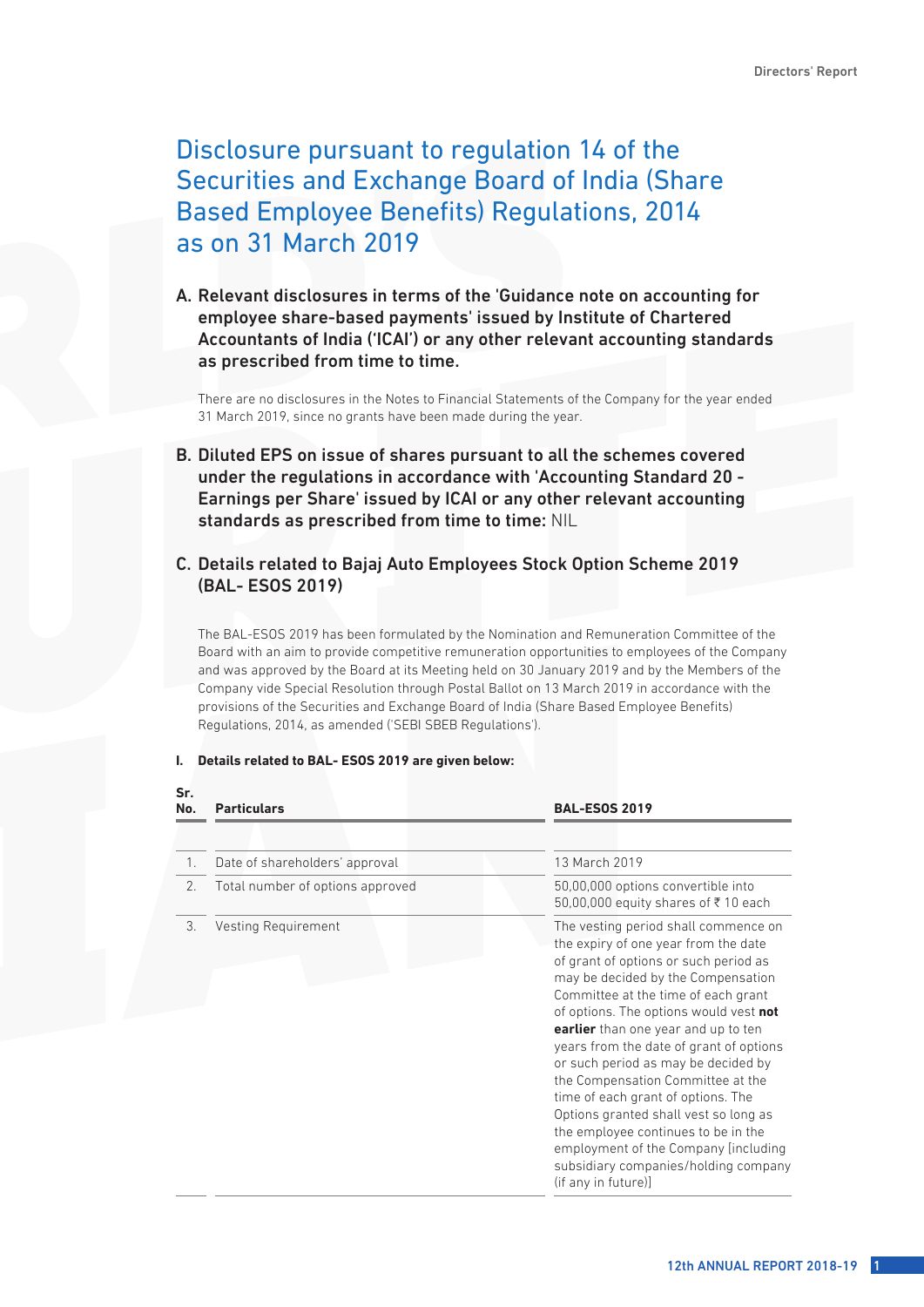| Sr.<br>No. | <b>Particulars</b>                                | <b>BAL-ESOS 2019</b>                                                                                                                                                                                            |
|------------|---------------------------------------------------|-----------------------------------------------------------------------------------------------------------------------------------------------------------------------------------------------------------------|
| 4.         | Exercise price or pricing formula $(\bar{\zeta})$ | The exercise price for the purpose of<br>grant will be the closing market price<br>one day prior to the date of grant, on<br>the stock exchange where highest                                                   |
|            |                                                   | trading volume of the equity shares of<br>the Company is registered, subject to<br>the condition that the exercise price will<br>not be less than the face value of the<br>share (₹10) under any circumstances. |
| 5.         | Maximum term of options granted (years)           | The exercise period would commence<br>from the date of vesting and will<br>expire on completion of eight years<br>from the date of vesting of options, or                                                       |
|            |                                                   | such period as may be decided by the<br>Compensation Committee at its sole<br>discretion from time to time                                                                                                      |
| 6.         | Source of shares                                  | Secondary acquisition and/or<br>primary issuance                                                                                                                                                                |
| 7.         | Variation in terms of ESOP                        | Nil                                                                                                                                                                                                             |

#### **II. Method used to account for ESOS - Fair Value Method**

**III. Where the company opts for expensing of the options using the intrinsic value of the options, difference between the employee compensation cost so computed and the employee compensation cost that shall have been recognised if it had used fair value of the options and the impact of this difference on profits and on EPS of the Company.** Not applicable, since no grants made during FY2018-19

#### **IV. Details of Options (Option Movement during the year):**

As on 31 March 2019, no options have been granted to employees of the Company under BAL-ESOS 2019.

**V. Weighted-average exercise prices and weighted-average fair values of options whose exercise price equals or exceeds or is less than the market price of the stock** – Not applicable, since no grants made during FY 2018-19

| (i)   | Senior managerial personnel |                                                                                                                                                                                                        |                                                                                             |
|-------|-----------------------------|--------------------------------------------------------------------------------------------------------------------------------------------------------------------------------------------------------|---------------------------------------------------------------------------------------------|
|       | Name                        |                                                                                                                                                                                                        | No. of options granted and grant price                                                      |
|       | <b>Nil</b>                  |                                                                                                                                                                                                        | <b>Nil</b>                                                                                  |
| (ii)  | granted during the year     |                                                                                                                                                                                                        | Employees who were granted, during the year, options amounting to 5% or more of the options |
|       | Name                        |                                                                                                                                                                                                        | No. of options granted                                                                      |
|       | <b>Nil</b>                  |                                                                                                                                                                                                        | <b>Nil</b>                                                                                  |
| (iii) |                             | Identified employees who were granted options, during the year equal to or exceeding 1% of the<br>issued capital (excluding outstanding warrants and conversions) of the Company at the time of grant. |                                                                                             |
|       | Name                        |                                                                                                                                                                                                        | No. of options granted                                                                      |
|       | <b>Nil</b>                  |                                                                                                                                                                                                        | <b>Nil</b>                                                                                  |

#### **VI. Employee-wise details of options granted during the year 2018-19 to:**